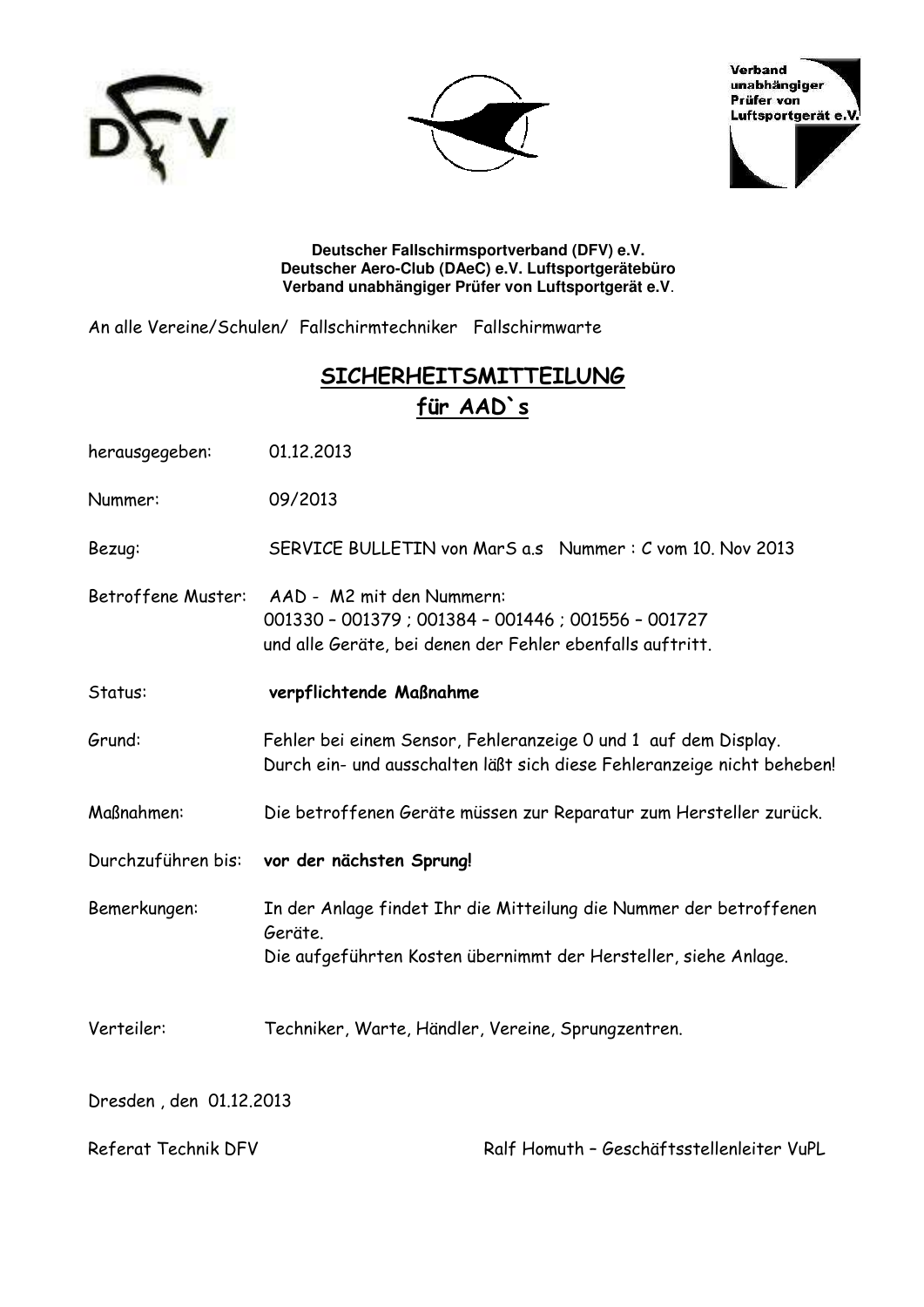

MarS a.s., Okružní II 239, 569 43 Jevíčko Czech Republic

C

## PRODUCT SERVICE BULLETIN 1. Issue Date : **11 November 2013** 2. Bulletin Number : **10/11/2013** 3. Subject : **Error Messages - Inspection of m2 (AAD)**  4. Compliance : **Mandatory**  5. Identification : m2 Safety Devices with serial numbers: SN: 001330 – 001379; SN: 001384 – 001446 SN: 001556 – 001727 6. Background: During operation of m2 Safety Devices to date, there have been seven (7) reported cases of "Error No. 0" or "Error No. 1" being displayed on the units. Further, it was not possible to eliminate the error indication by switching the unit off and on again. Inspection by the manufacturer disclosed a device sensor error. The error is repairable by the manufacturer in affected units. 7. Compliance: The affected unit(s) must be sent to the manufacturer for inspection, repair or exchange for a new device. All costs related to the manufacturer's inspection, repair or replacement, and return shipping to the user will be covered by the manufacturer. 8. Compliance Date: When the unit displays the error, or for a unit covered by this Service Bulletin, even if no error has been detected and displayed on the unit, it may be sent immediately. 9. Authority: Ing. Jaroslav Sedlák Technical Department Manager MarS a.s. Stamp and signature: Okružní II. čp. 239, Jevíčko www.marsjev.cz mars@marsjev.cz